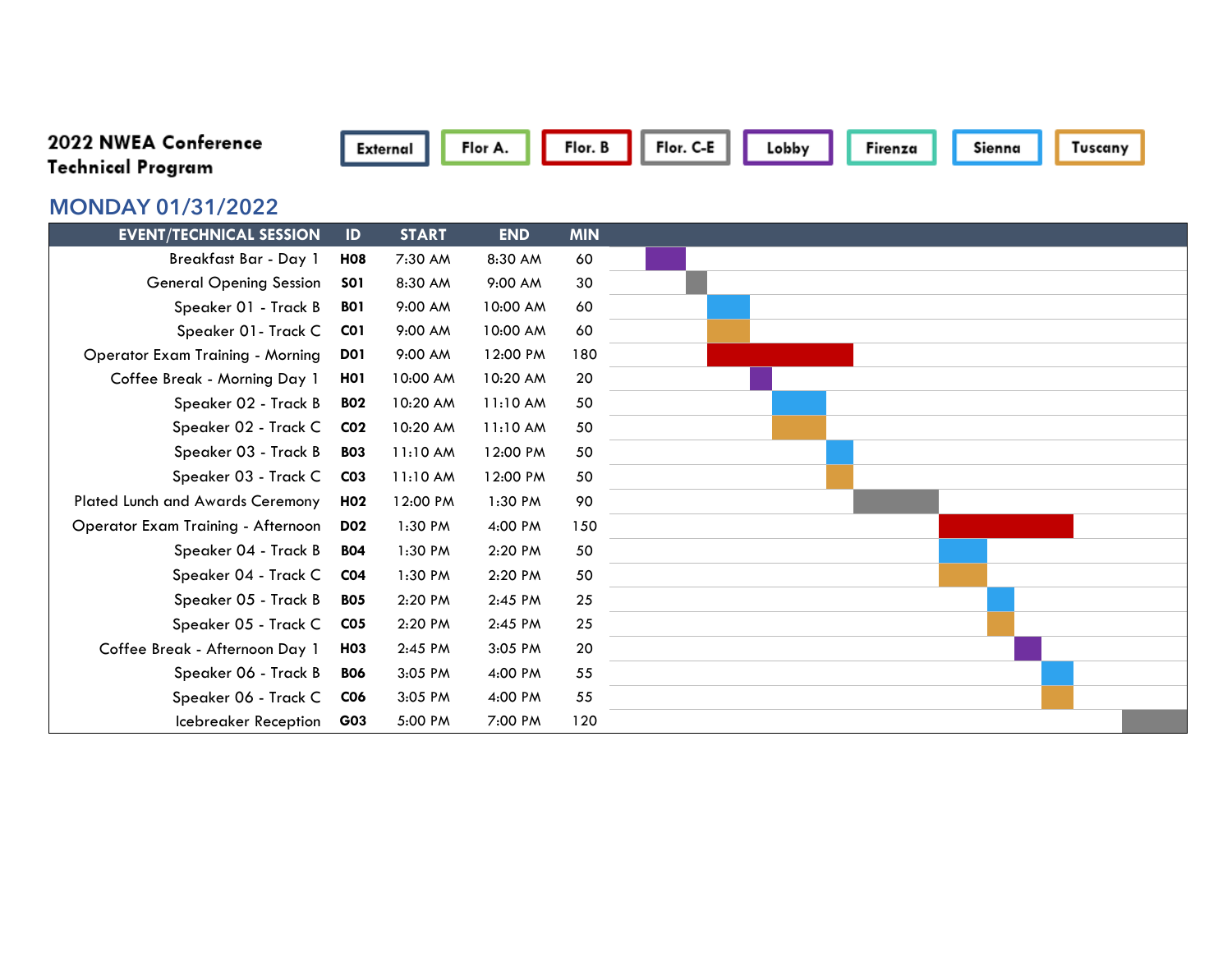| 2022 NWEA Conference              | External        | Flor A.      |            | Flor. B    | Flor. C-E | Lobby                                                                                                                  | Firenza | Sienna | Tuscany |  |
|-----------------------------------|-----------------|--------------|------------|------------|-----------|------------------------------------------------------------------------------------------------------------------------|---------|--------|---------|--|
| <b>Technical Program</b>          |                 |              |            |            |           |                                                                                                                        |         |        |         |  |
| <b>TUESDAY 02/01/2022</b>         |                 |              |            |            |           |                                                                                                                        |         |        |         |  |
| <b>EVENT/TECHNICAL SESSION</b>    | $\mathsf{ID}$   | <b>START</b> | <b>END</b> | <b>MIN</b> |           |                                                                                                                        |         |        |         |  |
| <b>WateReuse Breakfast</b>        | WO1             | 7:00 AM      | 8:00 AM    | 60         |           |                                                                                                                        |         |        |         |  |
| <b>Breakfast Bar - Day 2</b>      | <b>H09</b>      | 7:30 AM      | 8:30 AM    | 60         |           |                                                                                                                        |         |        |         |  |
| Woman in Water Breakfast          | <b>H04</b>      | 7:30 AM      | 8:30 AM    | 60         |           |                                                                                                                        |         |        |         |  |
| Water Reuse Symposium             | <b>W02</b>      | 8:00 AM      | 12:00 PM   | 240        |           |                                                                                                                        |         |        |         |  |
| Speaker 07 - Track B              | <b>BO7</b>      | 9:00 AM      | 10:00 AM   | 60         |           |                                                                                                                        |         |        |         |  |
| Speaker 07 - Track C              | <b>CO7</b>      | 9:00 AM      | 10:00 AM   | 60         |           |                                                                                                                        |         |        |         |  |
| Coffee Break - Morning Day 2      | <b>H05</b>      | 10:00 AM     | 10:20 AM   | 20         |           |                                                                                                                        |         |        |         |  |
| Speaker 08 - Track B              | <b>BO8</b>      | 10:20 AM     | 11:10 AM   | 50         |           |                                                                                                                        |         |        |         |  |
| Speaker 08 - Track C              | C <sub>08</sub> | 10:20 AM     | 11:10 AM   | 50         |           |                                                                                                                        |         |        |         |  |
| Speaker 09 - Track B              | <b>BO9</b>      | 11:10 AM     | 12:00 PM   | 50         |           |                                                                                                                        |         |        |         |  |
| Speaker 09 - Track C              | <b>CO9</b>      | 11:10 AM     | 12:00 PM   | 50         |           |                                                                                                                        |         |        |         |  |
| Water Reuse Symposium Luncheon    | <b>W03</b>      | 11:30 AM     | 1:00 PM    | 90         |           |                                                                                                                        |         |        |         |  |
| Vendor & Attendee Lunch and Learn | <b>H06</b>      | 12:00 PM     | 1:30 PM    | 90         |           |                                                                                                                        |         |        |         |  |
| Speaker 10 - Track B              | <b>B10</b>      | 1:30 PM      | 2:20 PM    | 50         |           | <u> 1980 - Jan Sterling von Berger von Berger von Berger von Berger von Berger von Berger von Berger von Berger</u>    |         |        |         |  |
| Speaker 10 - Track C              | C <sub>10</sub> | 1:30 PM      | 2:20 PM    | 50         |           | <u> 1980 - Johann Barbara, martxa alemaniar a</u>                                                                      |         |        |         |  |
| Speaker 11 - Track B              | <b>B11</b>      | 2:20 PM      | 2:45 PM    | 25         |           | <u> 1989 - Johann Stein, fransk politik (</u>                                                                          |         |        |         |  |
| Speaker 11 - Track C              | C11             | 2:20 PM      | 2:45 PM    | 25         |           | <u> 1989 - Johann Barbara, martin amerikan basal dan bahasa dalam basal dan basal dan basal dan basal dan basal da</u> |         |        |         |  |
| Coffee Break - Afternoon Day 2    | <b>H07</b>      | 2:45 PM      | 3:05 PM    | 20         |           | <u> 1980 - Andrea Andrew Maria (h. 1980).</u>                                                                          |         |        |         |  |
| Speaker 12 - Track B              | <b>B12</b>      | 3:05 PM      | 3:55 PM    | 50         |           | the contract of the contract of the contract of the contract of the contract of the contract of the contract of        |         |        |         |  |
| Speaker 12 - Track C              | C12             | 3:05 PM      | 3:55 PM    | 50         |           |                                                                                                                        |         |        |         |  |